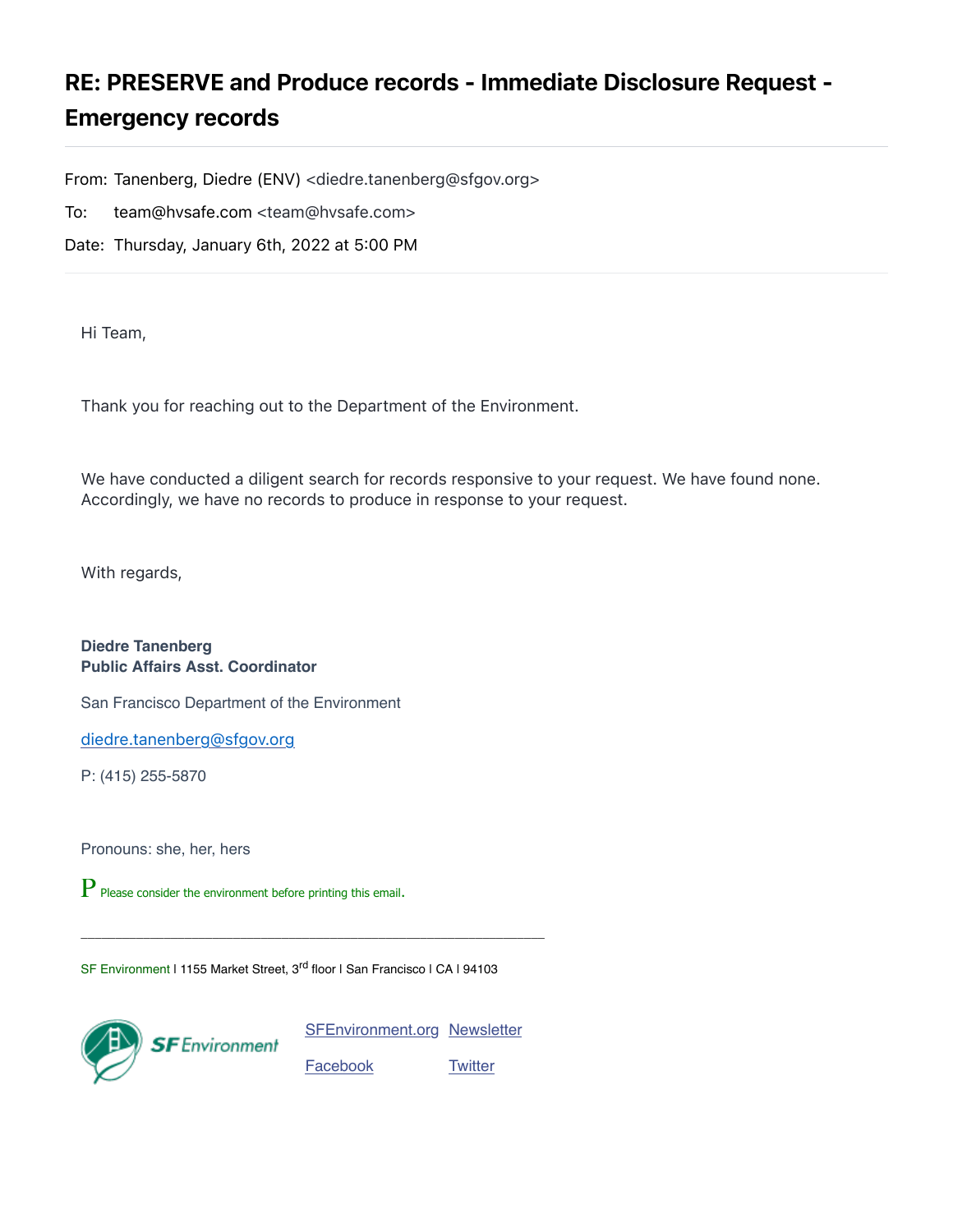## From: TEAM [<team@hvsafe.com](mailto:team@hvsafe.com)>

Sent: Friday, December 31, 2021 9:08 AM

To: MYR-ALL Department Heads <[MYR-All.DepartmentHeads@sfgov.org](mailto:MYR-All.DepartmentHeads@sfgov.org)>; Breed, Mayor London (MYR) [<mayorlondonbreed@sfgov.org>](mailto:mayorlondonbreed@sfgov.org); Heckel, Hank (MYR) [<hank.heckel@sfgov.org](mailto:hank.heckel@sfgov.org)>; Bruss, Andrea (MYR) [<andrea.bruss@sfgov.org>](mailto:andrea.bruss@sfgov.org); Elsbernd, Sean (MYR) [<sean.elsbernd@sfgov.org](mailto:sean.elsbernd@sfgov.org)>; Power, Andres (MYR) [<andres.power@sfgov.org>](mailto:andres.power@sfgov.org); Lynch, Andy (MYR) [<andy.lynch@sfgov.org](mailto:andy.lynch@sfgov.org)>; Cretan, Jeff (MYR) [<jeff.cretan@sfgov.org>](mailto:jeff.cretan@sfgov.org); Scott, William (POL) [<william.scott@sfgov.org>](mailto:william.scott@sfgov.org); Dorsey, Matt (POL) [<matt.dorsey@sfgov.org](mailto:matt.dorsey@sfgov.org)>; BOS-Legislative Aides [<bos-legislative\\_aides@sfgov.org>](mailto:bos-legislative_aides@sfgov.org) Subject: PRESERVE and Produce records - Immediate Disclosure Request - Emergency records

This message is from outside the City email system. Do not open links or attachments from untrusted sources.

1) All departments, employees, and Supervisors: Preserve AND PRODUCE on a rolling basis all of your texts, chats of any kind, DMs, PMs, group messages, or Microsoft Teams messages sent or received where any party is London Breed, Sean Elsbernd, Andrea Bruss, Andres Power, Mary Ellen Carroll, Chief Scott, Tom Paulino, Andy Lynch, Jeff Cretan, Matt Dorsey, or any BoS Supervisor or their staff:

- (a) on December 23, 2021 on any topic, and
- (b) from Dec 1, 2021 to present on the topic of the Tenderloin emergency.

2) Further produce on a rolling basis: any contracts (including any form of agreements, agreements to agree, MoUs, amendments, exhibits, offers, counteroffers, attachments, appendices) between the City or any part of the City and Urban Alchemy that:

- (c) are in effect at present, or
- (d) for which any payments were sent or received by the City from Oct 1, 2021 to present, or
- (e) where the record was sent, received, created, or modified from Oct 1, 2021 to present.

3) Further produce: communications of any form (email, text, chat, DM, GM, PMs, etc.) between your agency's employees/officials and Urban Alchemy (incl. its employees, officers, or attorneys/representatives) from Oct 1, 2021 to present.

4) Further produce: calendar or meeting entries for any agency employee/official where any invitee, attendee, or organizer is Urban Alchemy (incl. its employees, officers, or attorneys/representatives) from Oct 1, 2021 to present.